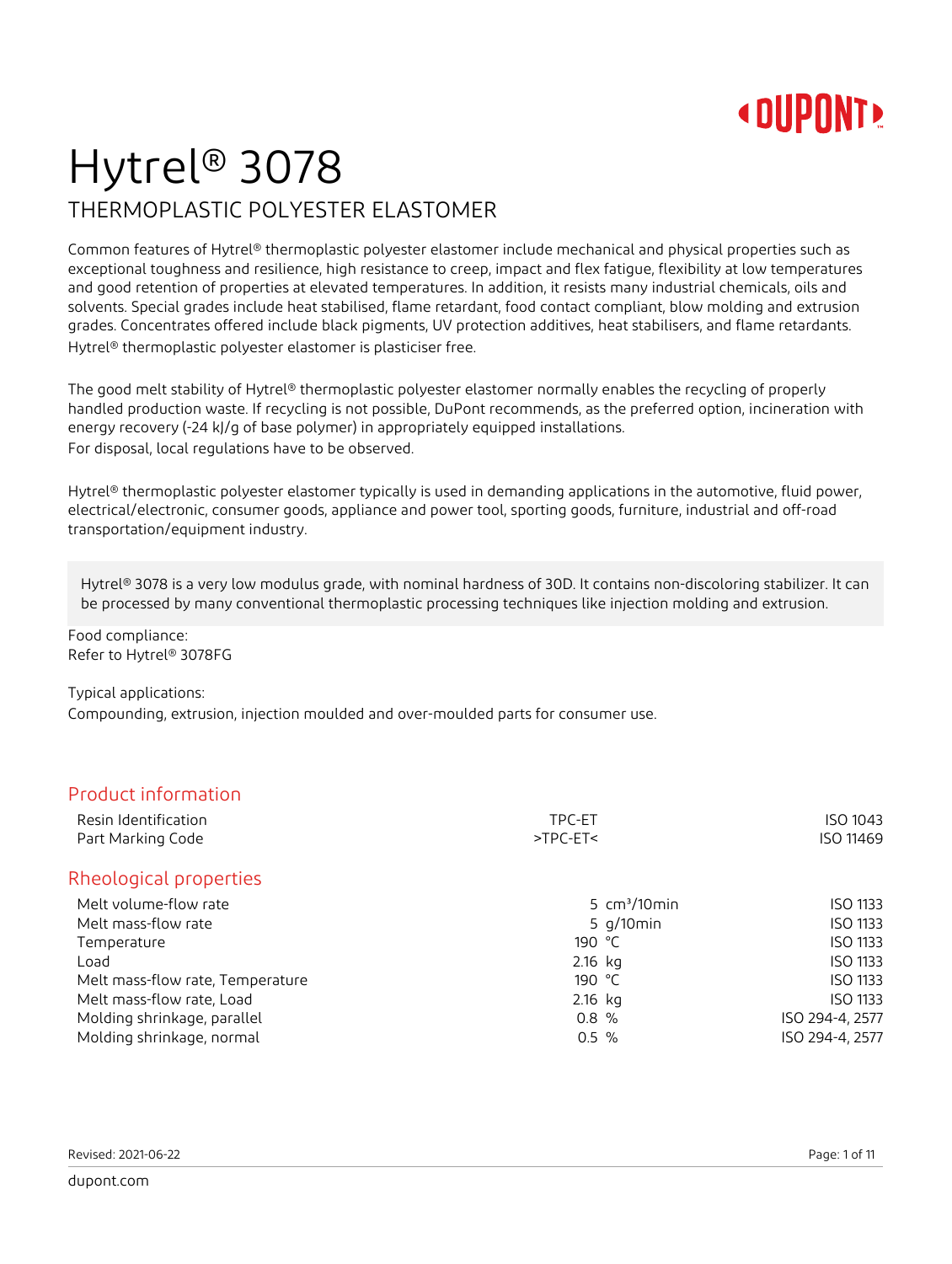

## Hytrel® 3078 THERMOPLASTIC POLYESTER ELASTOMER

### Typical mechanical properties

| Stress at 10% strain                        |                 | 1.8 MPa                | ISO 527-1/-2    |
|---------------------------------------------|-----------------|------------------------|-----------------|
| Stress at 50% strain                        |                 | 5 MPa                  | ISO 527-1/-2    |
| Stress at break                             |                 | 24 MPa                 | ISO 527-1/-2    |
| Nominal strain at break                     | 900%            |                        | ISO 527-1/-2    |
| Strain at break                             | >300 %          |                        | ISO 527-1/-2    |
| <b>Flexural Modulus</b>                     |                 | 27 MPa                 | <b>ISO 178</b>  |
| Tensile creep modulus, 1000h                |                 | 18 MPa                 | ISO 899-1       |
| Charpy impact strength, 73°F                |                 | $N$ kJ/m <sup>2</sup>  | ISO 179/1eU     |
| Charpy impact strength, -22°F               |                 | N $k$ J/m <sup>2</sup> | ISO 179/1eU     |
| Charpy notched impact strength, 73°F        |                 | $N$ kJ/m <sup>2</sup>  | ISO 179/1eA     |
| Charpy notched impact strength, -22°F       |                 | $N$ kJ/ $m2$           | ISO 179/1eA     |
| Charpy notched impact strength, -40°F       |                 | $N$ kJ/ $m2$           | ISO 179/1eA     |
| Izod notched impact strength, 73°F          |                 | $N$ kJ/ $m2$           | ISO 180/1A      |
| Izod notched impact strength, -40°F         |                 | $N$ kJ/m <sup>2</sup>  | ISO 180/1A      |
| Brittleness temperature                     | -98 °C          |                        | ISO 974         |
| Shore D hardness, 15s                       | $26 -$          |                        | ISO 48-4        |
| Shore D hardness, max                       | $30 -$          |                        | ISO 48-4        |
| Tear strength, parallel                     |                 | 80 kN/m                | ISO 34-1        |
| Tear strength, normal                       |                 | 77 kN/m                | ISO 34-1        |
| Thermal properties                          |                 |                        |                 |
| Melting temperature, 18°F/min               | 170 °C          |                        | ISO 11357-1/-3  |
| Glass transition temperature, 18°F/min      | $-60$ °C        |                        | ISO 11357-1/-2  |
| Vicat softening temperature, 90°F/h, 2 lbf  | 80 °C           |                        | ISO 306         |
| Coeff. of linear therm. expansion, parallel |                 | 177 E-6/K              | ISO 11359-1/-2  |
| Coeff. of linear therm. expansion, normal   |                 | 206 E-6/K              | ISO 11359-1/-2  |
| Thermal conductivity of melt                |                 | 0.15 W/(m K)           |                 |
| Eff. thermal diffusivity                    | 5.44E-8 $m^2/s$ |                        |                 |
| Spec. heat capacity of melt                 |                 | 2150 J/(kg K)          |                 |
| RTI, electrical, 60mil                      | 50 °C           |                        | <b>UL 746B</b>  |
| RTI, electrical, 120mil                     | 50 °C           |                        | <b>UL 746B</b>  |
| RTI, impact, 60mil                          | 50 °C           |                        | <b>UL 746B</b>  |
| RTI, impact, 120mil                         | 50 °C           |                        | <b>UL 746B</b>  |
| RTI, strength, 60mil                        | 50 °C           |                        | <b>UL 746B</b>  |
| RTI, strength, 120mil                       | 50 °C           |                        | <b>UL 746B</b>  |
| Flammability                                |                 |                        |                 |
| Burning Behav. at 60mil nom. thickn.        |                 | HB class               | IEC 60695-11-10 |
| Thickness tested                            |                 | $1.5$ mm               | IEC 60695-11-10 |
| UL recognition                              | yes -           |                        | UL 94           |
| Burning Behav. at thickness h               |                 | HB class               | IEC 60695-11-10 |
| Thickness tested                            |                 | $3$ mm                 | IEC 60695-11-10 |
| UL recognition                              | yes -           |                        | <b>UL 94</b>    |
|                                             |                 |                        |                 |

Revised: 2021-06-22 Page: 2 of 11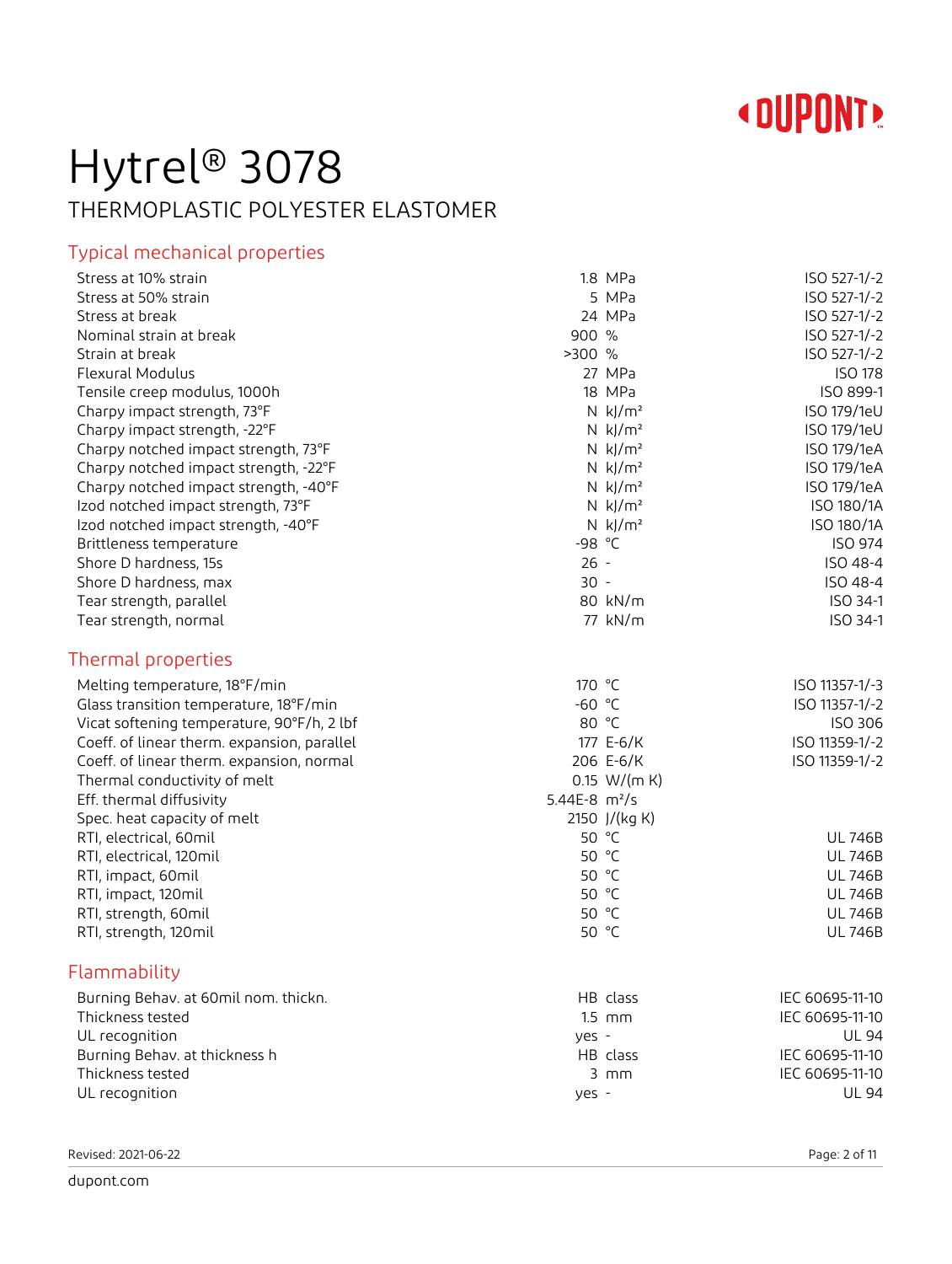

## Hytrel® 3078 THERMOPLASTIC POLYESTER ELASTOMER

| Oxygen index<br><b>FMVSS Class</b> | 19 %<br>$B -$          | ISO 4589-1/-2<br>ISO 3795 (FMVSS 302) |
|------------------------------------|------------------------|---------------------------------------|
| Burning rate, Thickness 1 mm       | 33 mm/min              | ISO 3795 (FMVSS 302)                  |
| Electrical properties              |                        |                                       |
| Relative permittivity, 100Hz       | $5.4 -$                | IEC 62631-2-1                         |
| Relative permittivity, 1MHz        | $5.3 -$                | IEC 62631-2-1                         |
| Dissipation factor, 100Hz          | 70 E-4                 | IEC 62631-2-1                         |
| Dissipation factor, 1MHz           | 150 E-4                | IEC 62631-2-1                         |
| Volume resistivity                 | 1E11 Ohm.m             | IEC 62631-3-1                         |
| Surface resistivity                | 1E14 Ohm               | IEC 62631-3-2                         |
| Electric strength                  | 18 kV/mm               | IEC 60243-1                           |
| Other properties                   |                        |                                       |
| Humidity absorption, 80mil         | 0.2 %                  | Sim. to ISO 62                        |
| Water absorption, 80mil            | 0.8 %                  | Sim. to ISO 62                        |
| Density                            | 1070 kg/m <sup>3</sup> | ISO 1183                              |
| Density of melt                    | 940 kg/m <sup>3</sup>  |                                       |
| Water Absorption, Immersion 24h    | $0.5 \%$               | Sim. to ISO 62                        |
| Injection                          |                        |                                       |
| Drying Recommended                 | yes                    |                                       |
| Drying Temperature                 | 80 °C                  |                                       |
| Drying Time, Dehumidified Dryer    | $2 - 3 h$              |                                       |
| Processing Moisture Content        | ≤0.08 $%$              |                                       |
| Melt Temperature Optimum           | 205 °C                 |                                       |
| Min. melt temperature              | 190 °C                 |                                       |
| Max. melt temperature              | 210 °C                 |                                       |
| Mold Temperature Optimum           | 30 °C                  |                                       |
| Min. mold temperature              | 30 °C                  |                                       |
| Max. mold temperature              | 40 °C                  |                                       |
| <b>Extrusion</b>                   |                        |                                       |
| Drying Temperature                 | 70 - 90 °C             |                                       |
| Drying Time, Dehumidified Dryer    | $2 - 3 h$              |                                       |
| Processing Moisture Content        | ≤0.06 $%$              |                                       |
| Melt Temperature Optimum           | 200 °C                 |                                       |
| Melt Temperature Range             | 190 - 205 °C           |                                       |

### Additional Information

Profile extrusion PREPROCESSING

Drying temperature = 80°C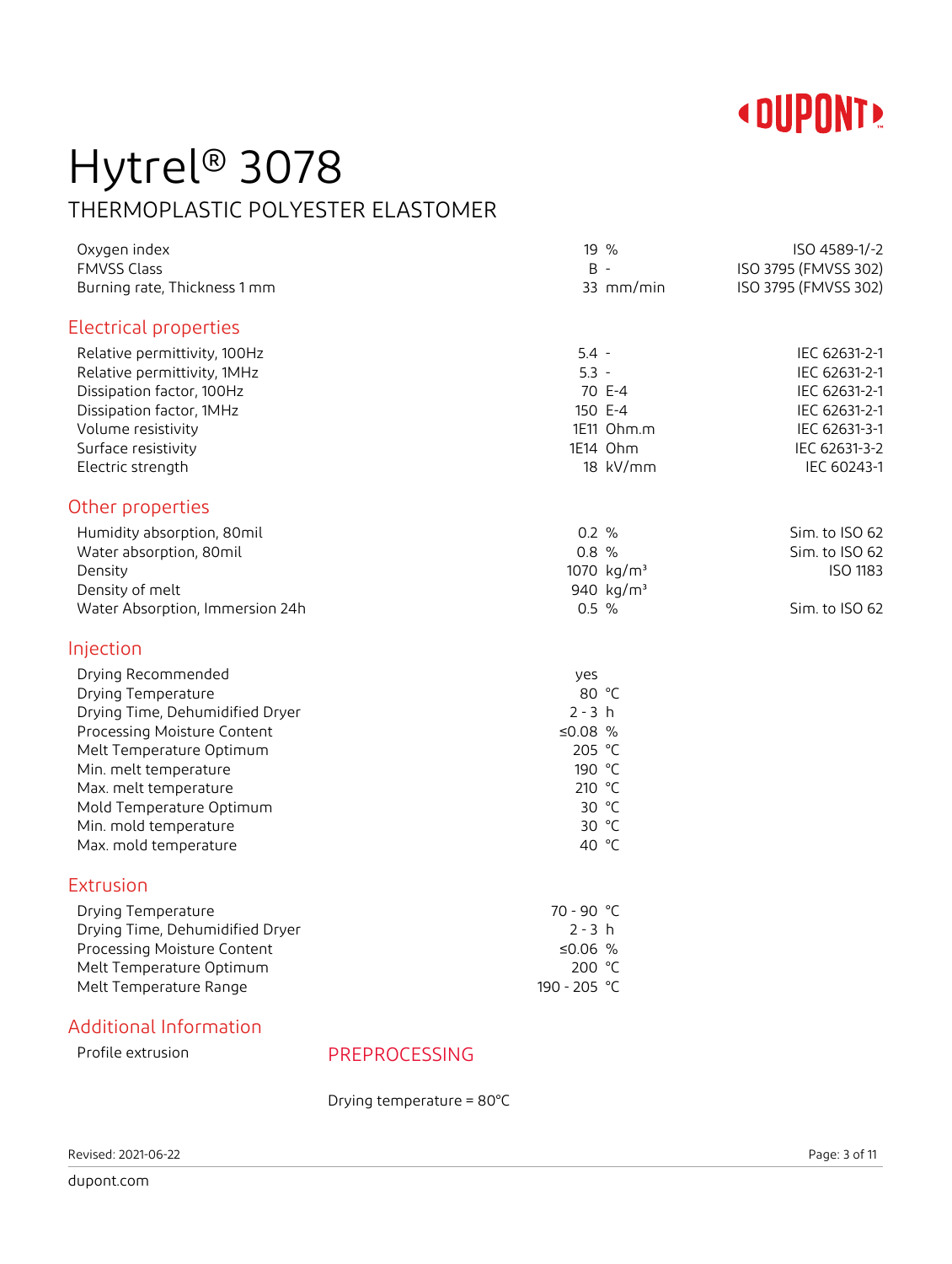## Hytrel® 3078 THERMOPLASTIC POLYESTER ELASTOMER

Drying time, dehumidified dryer = 2-3 h Processing moisture content = <0.06 %

### PROCESSING

Melt temperature optimum = 200°C Melt temperature range = 190-205°C

### Viscosity-shear rate

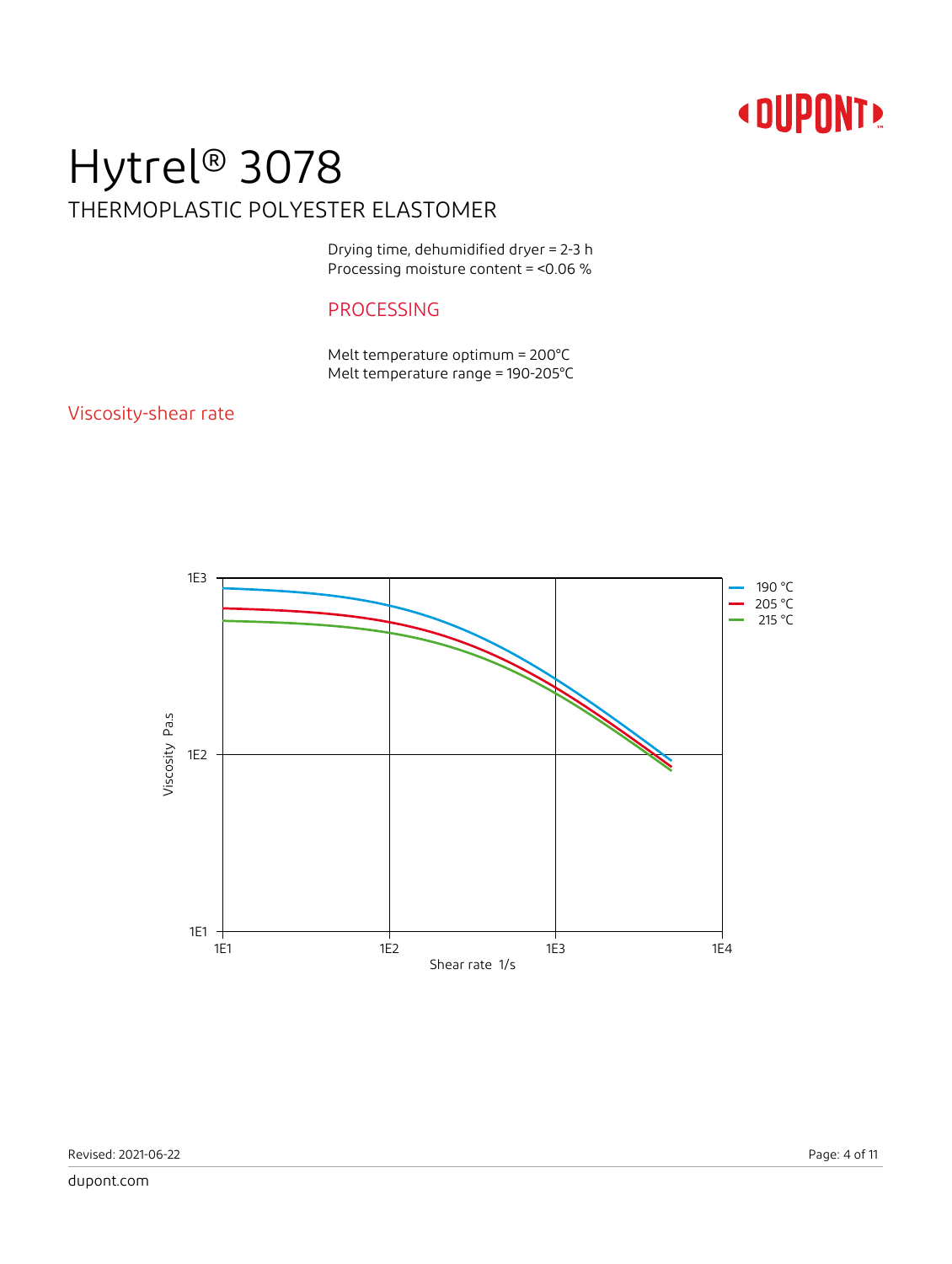## Hytrel® 3078 THERMOPLASTIC POLYESTER ELASTOMER

Shearstress-shear rate

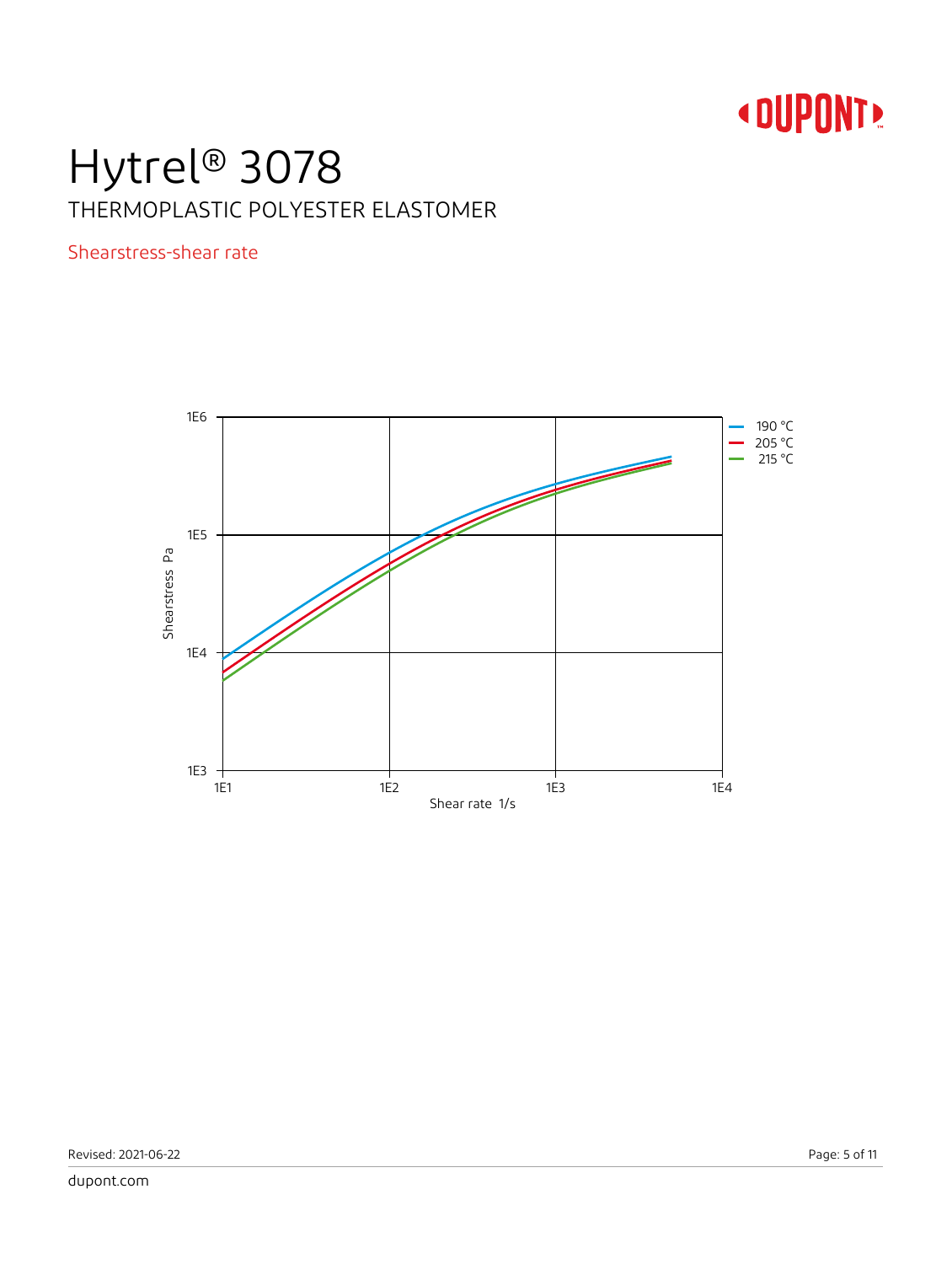# **«DUPONT»**

# Hytrel® 3078 THERMOPLASTIC POLYESTER ELASTOMER

### Stress-strain

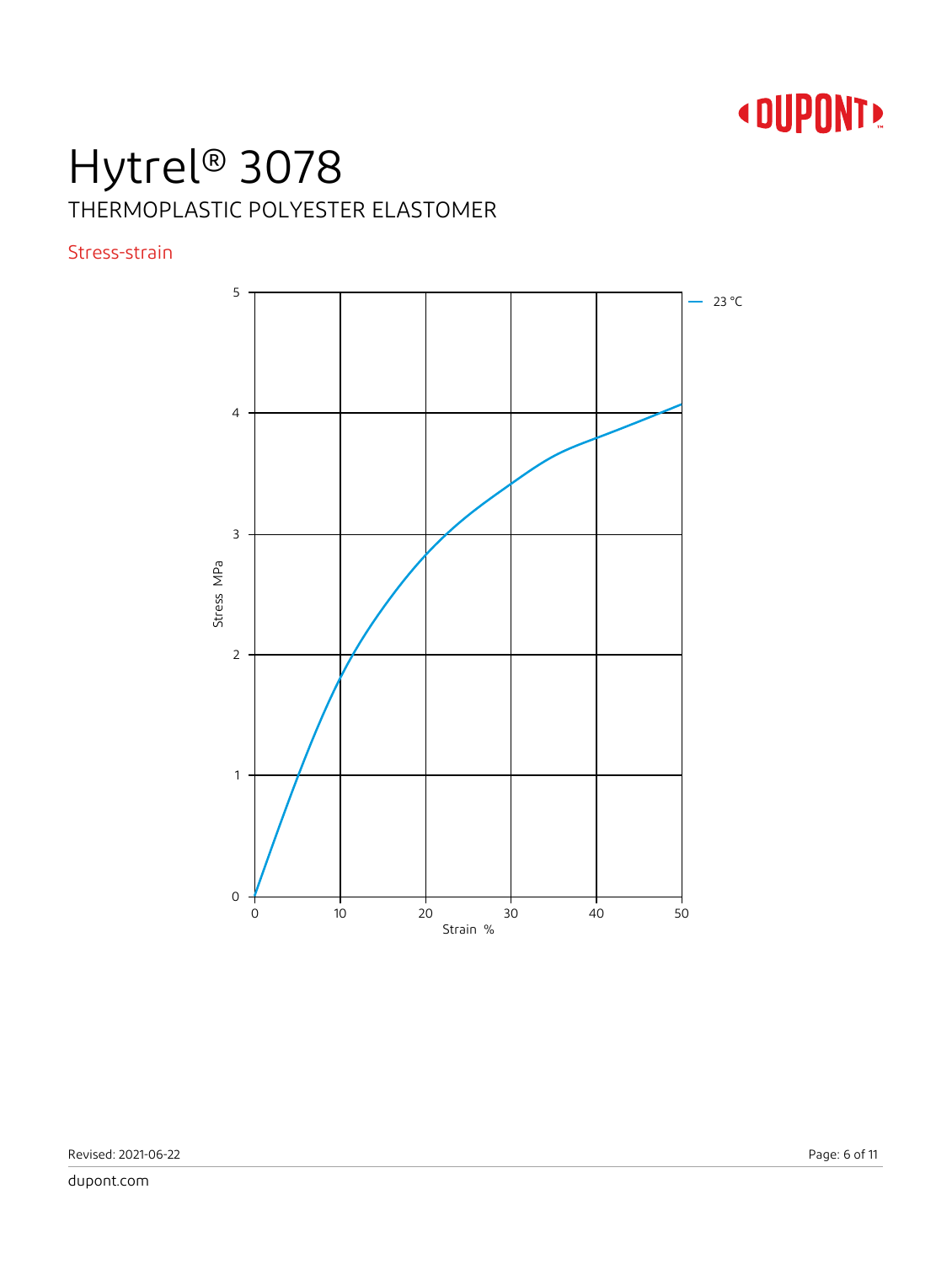# **«DUPONT»**

# Hytrel® 3078 THERMOPLASTIC POLYESTER ELASTOMER

### Secant modulus-strain

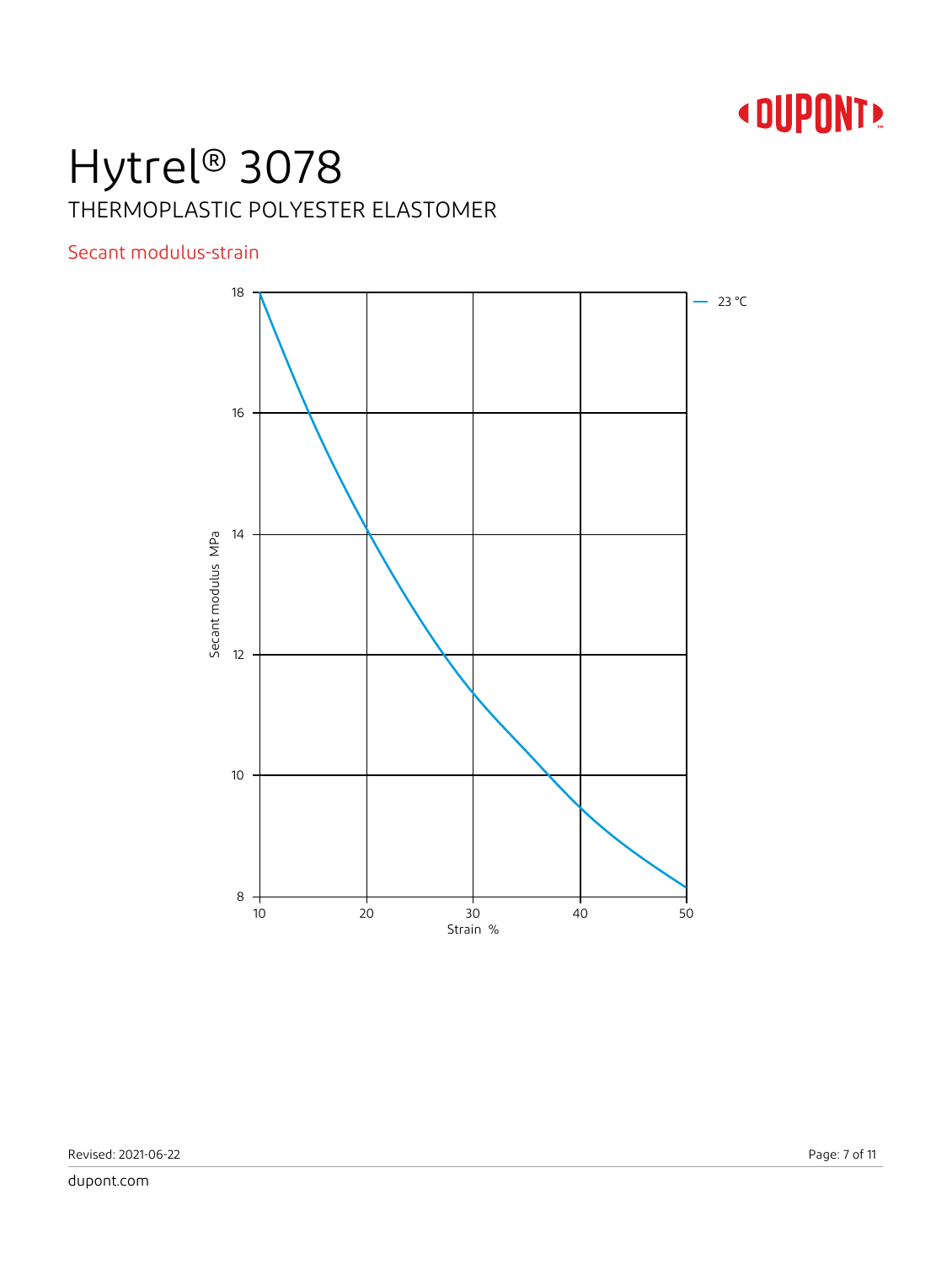# Hytrel® 3078 THERMOPLASTIC POLYESTER ELASTOMER

### Specific volume-temperature (pvT)

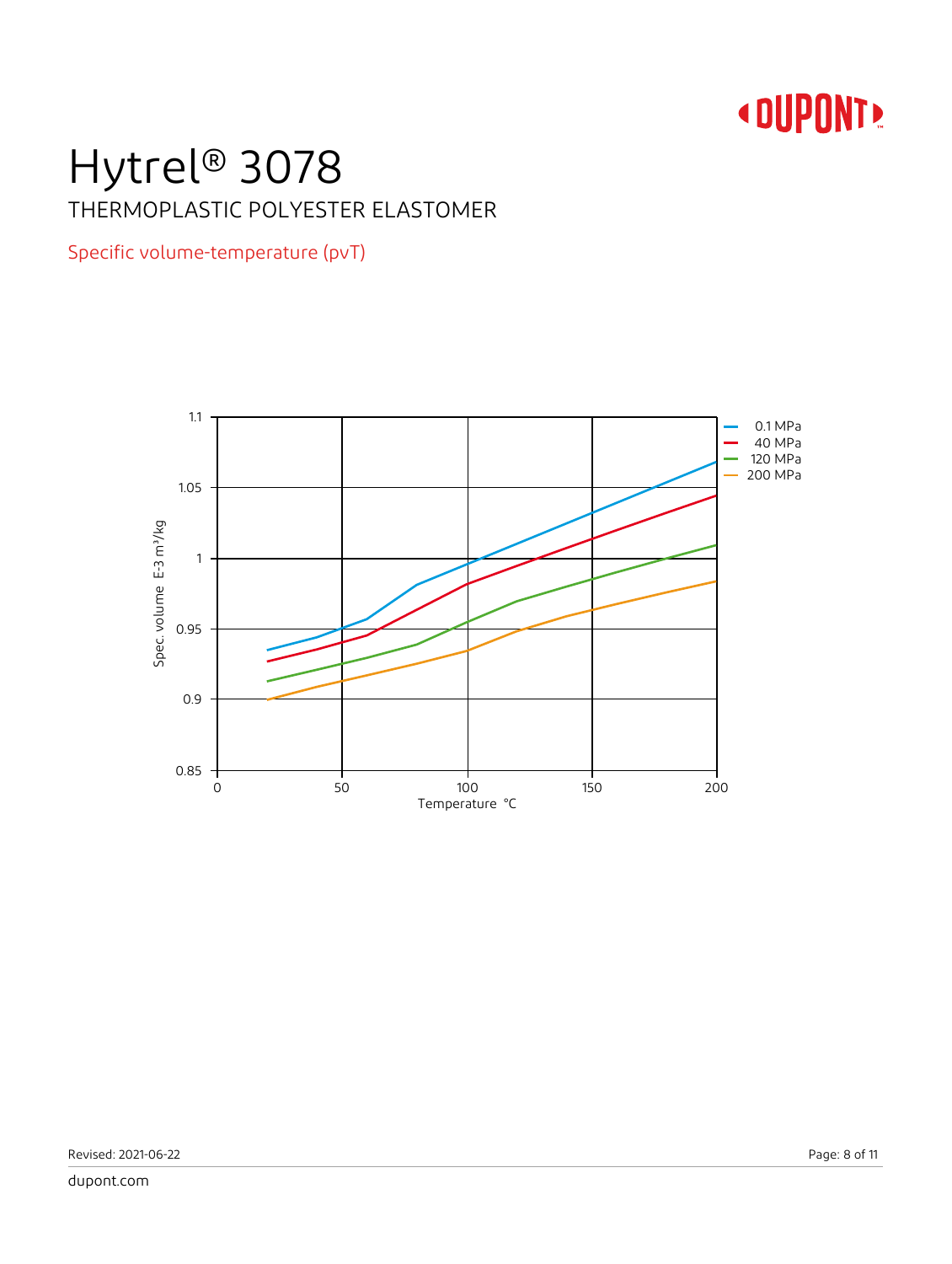## Hytrel® 3078 THERMOPLASTIC POLYESTER ELASTOMER

Stress-Strain (Flexible Materials)

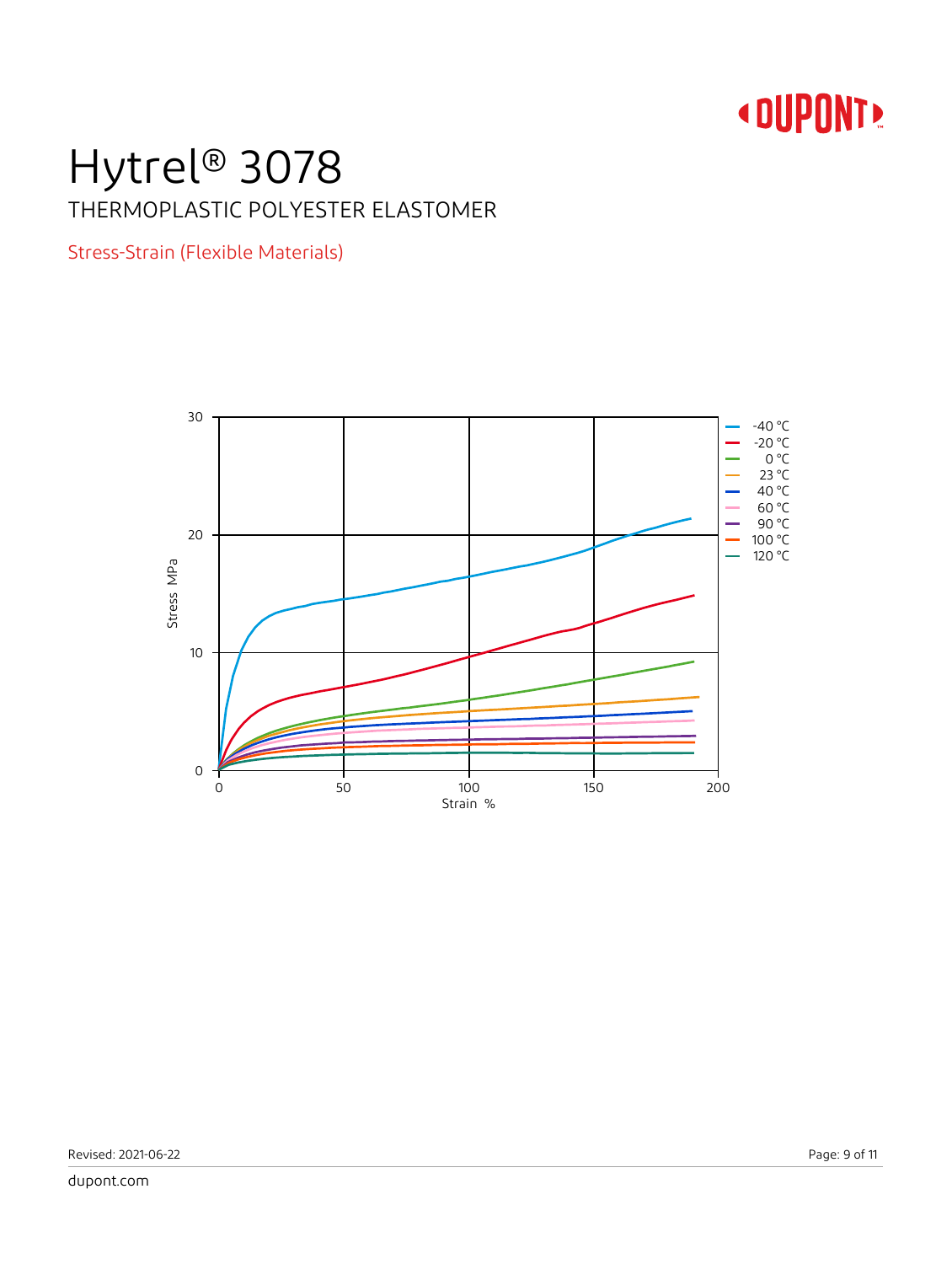# Hytrel® 3078 THERMOPLASTIC POLYESTER ELASTOMER

### Chemical Media Resistance

### Acids

- $\blacktriangleright$  Acetic Acid (5% by mass), 23°C
- Citric Acid solution (10% by mass), 23°C
- Lactic Acid (10% by mass), 23°C
- X Hydrochloric Acid (36% by mass), 23°C
- X Nitric Acid (40% by mass), 23°C
- X Sulfuric Acid (38% by mass), 23°C
- ◆ Sulfuric Acid (5% by mass), 23°C
- X Chromic Acid solution (40% by mass), 23°C

### Bases

- ◆ Sodium Hydroxide solution (35% by mass), 23°C
- $\blacktriangleright$  Sodium Hydroxide solution (1% by mass), 23 $^{\circ}$ C
- Ammonium Hydroxide solution (10% by mass), 23°C

### Alcohols

- ◆ Isopropyl alcohol, 23°C
- ◆ Methanol, 23°C
- Ethanol, 23°C

#### Hydrocarbons

- n-Hexane, 23°C
- ◆ Toluene, 23°C
- iso-Octane, 23°C

#### Ketones

X Acetone, 23°C

### Ethers

X Diethyl ether, 23°C

#### Mineral oils

- SAE 10W40 multigrade motor oil, 23°C
- SAE 10W40 multigrade motor oil, 130°C
- X SAE 80/90 hypoid-gear oil, 130°C
- ◆ Insulating Oil, 23°C

### Standard Fuels

- $\bm{\times}$  ISO 1817 Liquid 1 E5, 60°C
- X ISO 1817 Liquid 2 M15E4, 60°C
- X ISO 1817 Liquid 3 M3E7, 60°C
- $\bm{\times}$  ISO 1817 Liquid 4 M15, 60°C
- ◆ Standard fuel without alcohol (pref. ISO 1817 Liquid C), 23°C
- Standard fuel with alcohol (pref. ISO 1817 Liquid 4), 23°C
- Diesel fuel (pref. ISO 1817 Liquid F), 23°C
- Diesel fuel (pref. ISO 1817 Liquid F), 90°C
- Diesel fuel (pref. ISO 1817 Liquid F), >90°C

Revised: 2021-06-22 Page: 10 of 11